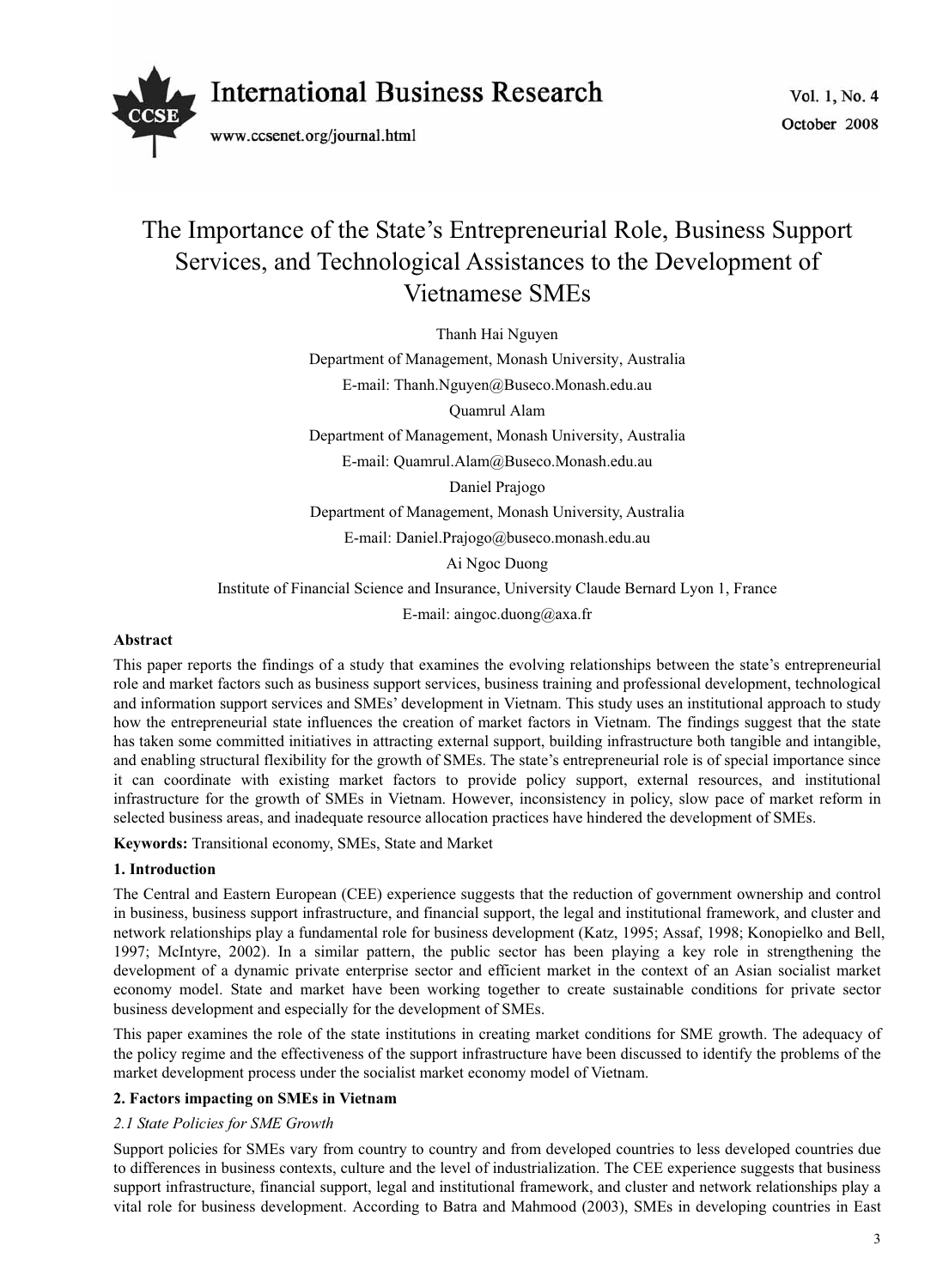Asia receive support from local governments in the form of micro finance, interventions to increase private sector training, technology development, and market information. China, Malaysia, Indonesia and Thailand benefited from these policy reforms, network relationships, cluster linkage to markets, and the new support infrastructure (Brimble, Oldfield and Monsakul, 2002; Harvie, 2001; Tambunan 2005; and Harvie, 2002. In Vietnam, policy support is a critical factor for SME growth.

### *2.2 Business Support Services*

In CEE countries, privatisation was introduced to restructure large state-owned enterprises (SOEs) into SMEs (Gibb and Lyapunov, 1996). McIntyre (2002) recommends a contrary solution whereby disassembling large firms may not sustain SME growth. In Asia, due to the absence of an adequate support regime, this idea has proven reasonable, since SMEs in China still need large firms for support. From the experiences of CEE countries, Dallago, and McIntyre (2003) state that SMEs are not themselves sufficient for growth without the proper development of institutions and supporting structures.

## *2.3 Supporting Infrastructures*

Wattanapruttipaisan (2002) proposes that competitiveness can be leveraged by factors other than location and natural resources such as: on-going access to global information and knowledge (market standards, marketing opportunities and technology); participation in clusters of firms, networks with suppliers, producers or complementary products; distributors and consumers; and on-going learning and improvements in efficiency and flexibility. This network relationship created a new information flow and knowledge base for SMEs that could be the model for the efficiency of resource distribution to SMEs by way of numerous policy packages from the state and the market.

## **3. Methodology**

## *3.1 Conceptual Framework*

Institutional theories referred to by Petri (1995), Assaf (1998), Brimble, Oldfield and Monsakul (2002), Harvie (2002), Tambunan (2005), Ha and Swierczek (2003), and Gibb and Lyapunov (1996) provide an understanding of the factors supporting SME development in developing countries. These authors infer that a well-defined support regime from the state can coordinate with existing market factors to provide policy support, external resources, and institutional infrastructure for the growth of SMEs.

A conceptual framework was applied to examine the evolving relationship between state and market and the impact of that relationship on local SMEs (see Fig.1 in the appendix). The conceptual framework included enabling or hindering factors associated with (1) the entrepreneurial role of the state through policies, resources and infrastructure, and (2) market factors.

# *3.2 Research Methodology*

This paper uses qualitative data drawn from a number of semi-structured interviews held in Ho Chi Minh City, Vietnam. In order to identify key themes in this data, a content analytic approach was taken. 17 respondents were selected randomly and interviewed in June 2006. Semi-structured interviews were conducted mainly in Ho Chi Minh City.

Based on the conceptual model, a group - comprehensive questionnaire was developed to address the overall research issue of identification of the effectiveness of SME-related policies. Identified issues were analysed through applying NVivo-assisted themed qualitative analysis methods.

#### **4. Major finding**

#### *4.1 Business Support Services & Human Resource Training and Professional Development*

There are shortages of good technical advisors and information**.** According to a respondent, he experiences difficulty in seeking qualified information and does not know where to seek advice. It seems that supporting agencies have failed to meet the demands of SMEs. Respondents have doubts about the roles of supporting agencies and the quality of technological consulting services. Information provided is too general and there is a shortage of necessary information about incentive policies and legal regimes available for SMEs. According to the findings, a common SME problem is the lack of formal linkages among businesses since most of the cooperation is through informal relationships. This has created no leap-frog approach for entrepreneurial development through which cooperation among potential businesses for production, sharing information, and supply chain and outbound value chain activities could evolve. In the absence of such an entrepreneurial culture, SMEs do not know where to seek advice and where there might be opportunities for cooperation: "Quality of technological consulting services is so poor. If we want to buy hi-tech equipment (for food processing) we have to learn ourselves since we do not know who to ask for advice" (F3-G1). As a result, SMEs find it risky to engage in international businesses with foreign partners. As claimed by respondents, the weak and unsynchronized role of supporting institutions in facilitating networking and cooperation also could be the reason for the slow growth of SMEs. On the other hand, the findings also indicate that there is a lack of cooperation among supporting institutions. Support in training is the government's indirect assistance to improve SMEs' managerial skills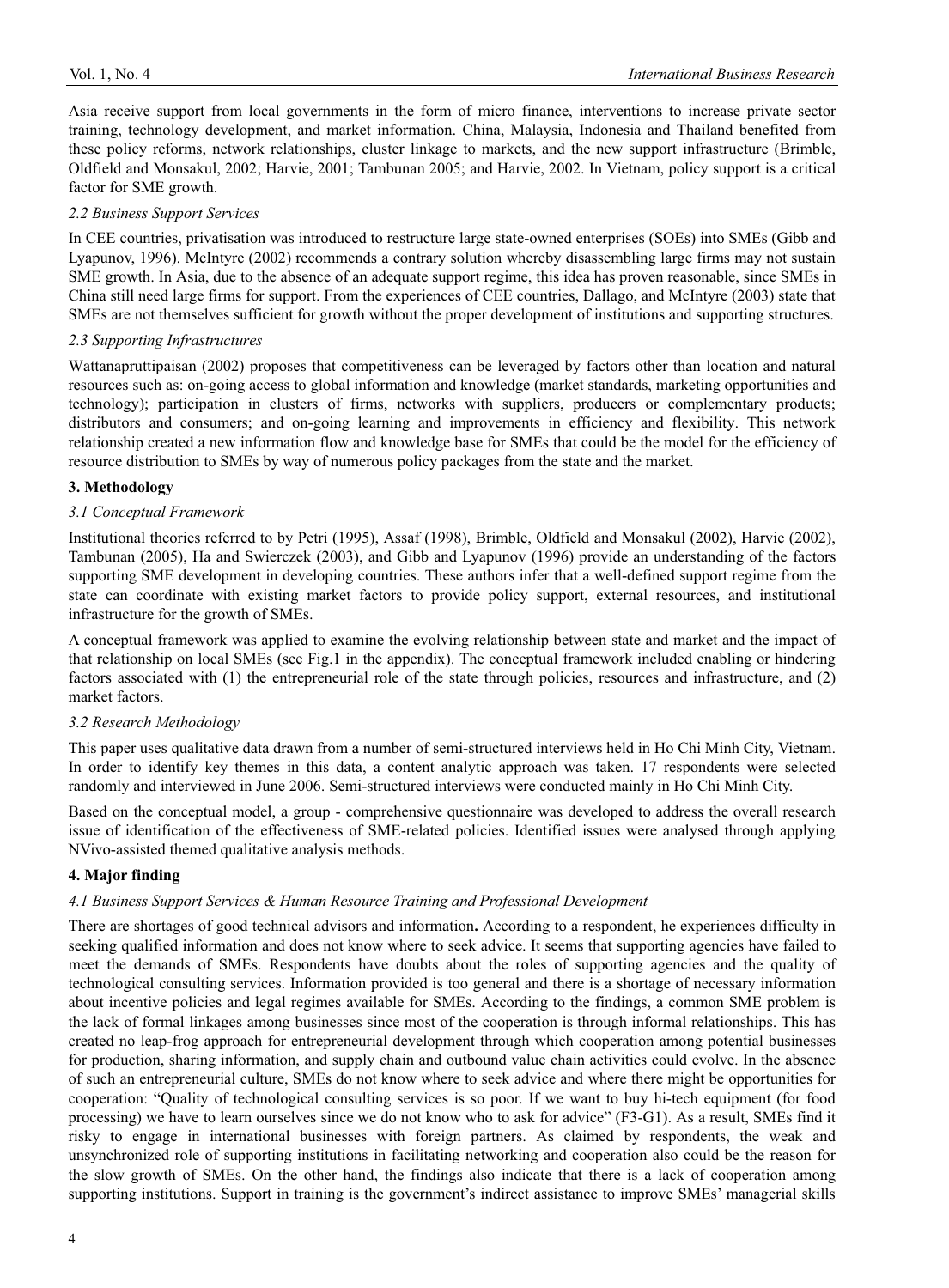and to equip SMEs with professional skills. As a result, SMEs will have more chances to improve their products' quality, reducing the cost of production, and increasing their competitiveness.

The findings indicate that some government officers' inability to adapt to a market-oriented economy has created annoyance and difficulties for SMEs. According to interviewees, the insufficient skills and knowledge of executive officers has actually discouraged them from working with SMEs effectively and actively. Despite the fact that the government has tried to equip their staff with capabilities and knowledge in business management, it seems that the government officers who are currently involved with the private sector do not have enough skills and competency to adapt to the current economic development situation. As a result, SMEs are currently becoming the victim of red tape and corruption from those government officers. Furthermore, the implication of supporting policies would be invalidated due to the inadequate training of these officers: "Executive officers do not know clearly about the laws. They feel embarrassed in supporting and guiding SMEs to follow the laws. It could be seen that executive staff are incapable of helping SMEs effectively" (SMEs 1-G3). Surprisingly, all respondents claimed that the roles of these supporting agencies are still not strong in providing high quality advisory and training programs for SMEs. Training programs are not practically focused and are too general, as stated by a respondent: "The issue is how to select the most suitable training program that can satisfy SMEs' needs. Information is so general and there is no special information for food manufacturers in technology, corporate management, MKT" (F4-G1). In addition, as SMEs may not be able to pay for the qualified services that are offered by support agencies, they are neglected by consulting firms. Moreover, there is really a gap between SMEs' needs and advisory services' capability in satisfying SME demands: "SMEs do not know what to ask and advisors do not understand or fail to identify the need of SMEs" (R5-G2)

#### *4.2 Technology and Information Support Services*

A number of common technologically related issues were referred to by respondents such as legal barriers and ineffective policy regimes concerning property rights; patents and trademarks; technological transferring; and importation of used equipment. Also, there was a lack of formal network linkages and technological cooperation among technological research institutions, between SMEs and supporting institutions, and with other firms. "Technological transfer is mostly from SOEs to SOEs" (F2-G1). The shortage of funds for investment and for technological development and the existence of an ineffective legal framework have prevented SMEs and research institutions from cooperating with each other. Hence, the findings indicate that there is evidence of a deficient overall national technological research and development strategy. "The current intellectual and property laws are being implemented but still can not effectively handle any possible dispute. There are still some limitations in the legal framework such as limitations in importing used manufacturing equipment. The fact is that many SMEs can not afford to buy high-tech equipment" (F4-G1).

In regard to the low level of technological facilities of supporting institutions, one respondent comments that, "Technology is out of date, and there is a lack of motive power in innovation. The supporting capability of research institutions is vague. Equipment is out of date with a technology lag of 2-3 generations compared to regional countries" (SMEs1-G3).

#### **5. Discussion and conclusion**

#### *5.1 Business Support Services*

#### 5.1.1 Lack of legal framework to support consulting services for SMEs

Tax for business consulting firms may be significantly different from a state-owned supporting and training agency to a non-state-owned firm. According to the results, key areas for advisory services, training programs and projects to support SMEs consist of legal consulting for start up firms, taxation reports, general market information, and marketing and business development support activities. Advisory activities for technological innovation and adequate provision of information have not been considered as a primary focu**s** of those supporting institutions and business supporting services for SMEs. This observation is consistent with the statement of Pham (2002) that, in a survey conducted by VCCI, approximately 48.7% of interviewees have received advice from other business entrepreneurs. On the contrary, only 9.6% of the interviewees have received advice from professional advisors. SMEs found difficulties in accessing necessary information and advice for business developments. SMEs currently rely heavily on informal resources of information and public media rather than on formal sources of information from their supporting institutions and particularly from professional advisors.

#### 5.1.2 Lack of formal linkages among businesses

In the absence of capable supporting institutions and regulatory regimes that can act as facilitators to encourage networking and linkages among SMEs and other business sectors, obviously strategic linkages for cooperation seem to be impossible. SMEs need networking and collaboration among important stakeholders to bridge the resource and capability gaps. The current infrastructure and regulatory regime have not been able to create market conditions that facilitate networking and mutual beneficial relationships. The findings demonstrate that there is poor linkage among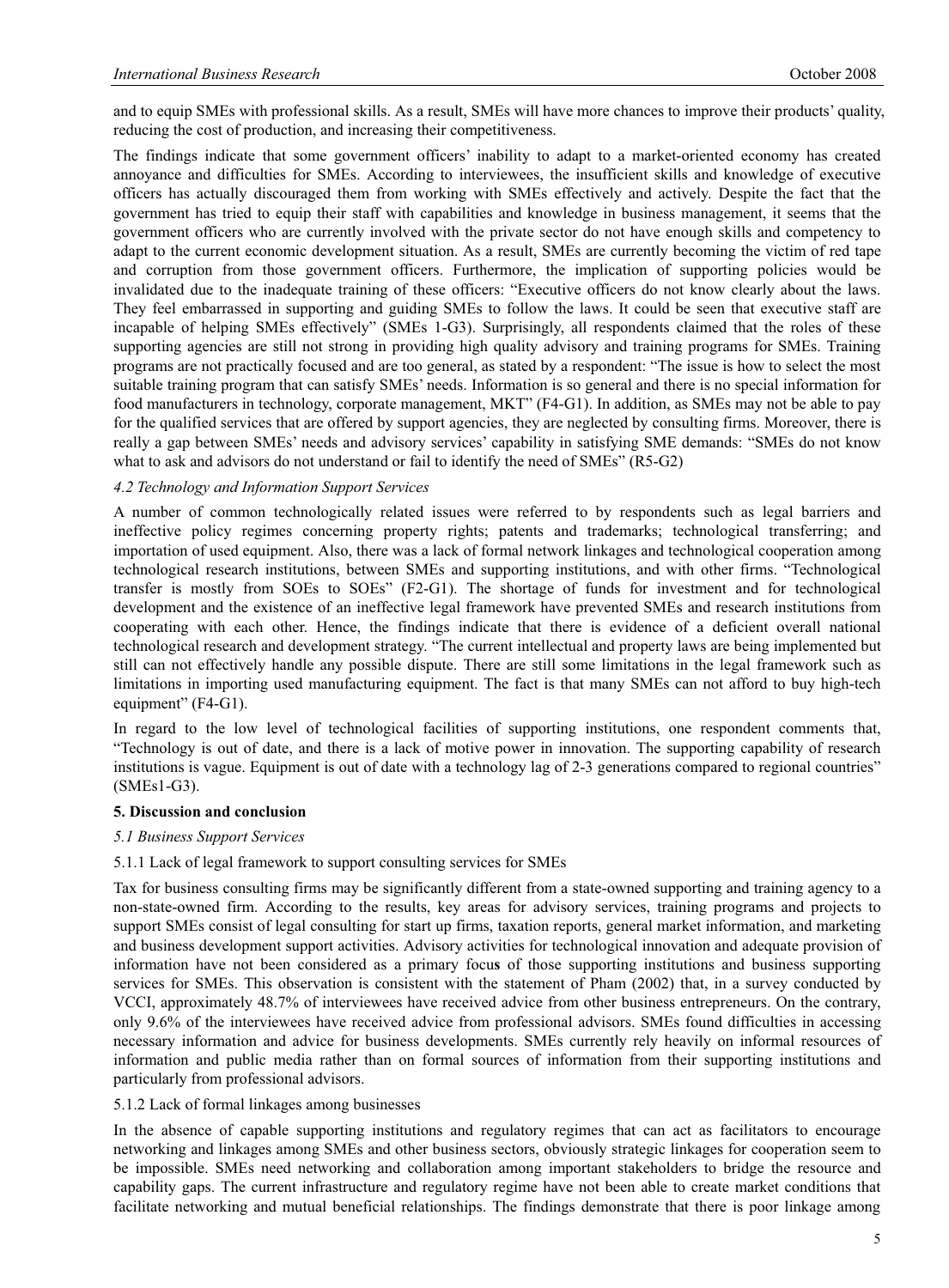academic and research institutions, government management entities, industrial and business associations, supporting services and SMEs. Under such an unfavorable environment, lending organizations are reluctant to lend capital to SMEs. Moreover, the legal system and inadequate support infrastructure have made the business environment more uncertain and risky. As a result, emerging SMEs find it difficult to attract capital from both local and foreign financial sources.

5.1.3 Deficiency in the legal framework and weak roles of supporting agencies

The instability of policies and frequent changes in regulatory and related policies has generated significant risks for SMEs. Those constraints have not encouraged SMEs to seek for cooperation opportunities, strategic alliances or industrial subcontracting. Despite being mentioned in trade laws, these activities have not been defined clearly. The regulatory framework for industrial subcontractors, supporting industries, business associations, and business advisory services does not adequately sustain SME development. Pham (2002) observed that no specific law provisions contain the necessary requirements for business consulting services such as the roles and responsibilities of advisory services, codes of ethics, professional knowledge, and principles of arbitrations of conflict of interest. There is also the unavailability of regulations and a tax policy for SMEs using advisory services. Hence, business supporting and advisory services have not been considered as a critical industry in the national lists of professional careers. It seems that there are no clear-cut definitions about business supporting services and even clear-cut definitions about SMEs. As stated by Pham (2002), some business supporting services were ranked in the group of "other financial intermediaries' supporting activities". Others were ranked in the lists as "other business trading activities". As result, the quality of services from private advisory and supporting agencies is still questionable. On the other hand, due to unclear definitions, some SMEs can receive much help from the assistance programs, while others who do not know clearly about the government's favorable policies can not approach or receive the benefits from those supporting programs.

#### 5.1.4 Poor Quality of Human Resource Training and Professional Development

An unqualified and unskilled labor force is really a significant impediment for both the government and SMEs. The inadequate structures of skilled labor could be due to insufficient training and the educational system. The fact is that, while there is a redundancy of unskilled labor, skilled labor is rare. According to Pham, (2002), the percentage of those who have attended some business administration training programs was only about 37.8% of the interviewed SME directors. Having identified the importance of training programs for SMEs, the Vietnamese government has been conducting numerous corporate management projects. These supports are in the form of training, provision of information, marketing support, technological advice, and advisory services for business development. However, it should be emphasized that any public support for SMEs from the government should not be understood in the sense of free-of-charge or partly subsidized. It is because there will be no huge financial subsidies that can satisfy the needs of entrepreneurs for training. On the contrary, business development and supporting services will have to play a key role in facilitating the development of the private sector. Although the Communist Party and the Vietnamese government have made many efforts to train their executive officers, it seems that many of them are incapable of working in a marketoriented economy or of supporting private SMEs effectively. Inflexibility and resistance to change due to *fear of the unknown, fear of losing power, and fear of losing interests* are the most common problems. Many of them are not adequately trained in any basic business managerial skills and legal knowledge.

According to figures from the Organization Department of the Government in the survey of 2001, 30% of executive officers failed to fulfill successfully their assigned tasks. An additional 30% of staff who were currently working in the public administration sector did not meet the civil service's requirements. At the local level, 60% of civil staff did not have university degrees. And, more importantly, many corrupt officers have been creating difficulties for SMEs and Vietnamese residents (Vu 2001). It is fair to say that there are *gaps between the supporting policies and the implementations of these policies.* This is due to the fact that managerial regimes and executive officers are unable to adapt to the rapid changes of the new market-oriented environment. It could be said that there is a shortage of an overall strategy for training civil staff effectively. It seems that the government has not successfully addressed the specific needs of training for their civil staff in terms of practical applications with basic skills of business and state management, information technology and foreign language courses. More importantly, this shows the defects of the current national education programs in updating their curricula to accord with market and economic development trends. And finally, the complex and overlapping management regimes with unclearly designed functions have added more difficulties.

According to Ho, Do and Chu (2002) only 5.13% of private SMEs owners have college qualifications, 10-15% SMEs owners have short-term managerial training (below 6 months) and 48.4% have no formal qualification. This example shows the SMEs' significant needs for managerial and professional skills training. There are two problems that need to be highlighted. First, the quality of the training services is still questionable. Second, SMEs face difficulties in accessing these training services due to a gap between SMEs' needs and advisory services' capability. Consistent with Pham (2002), only 9.6% of the interviewed SMEs in the VCCI 2001 study received advice from professional consulting firms while 48.7% of them have sought advice from informal sources*.* This example helps clarify why SMEs tend to focus on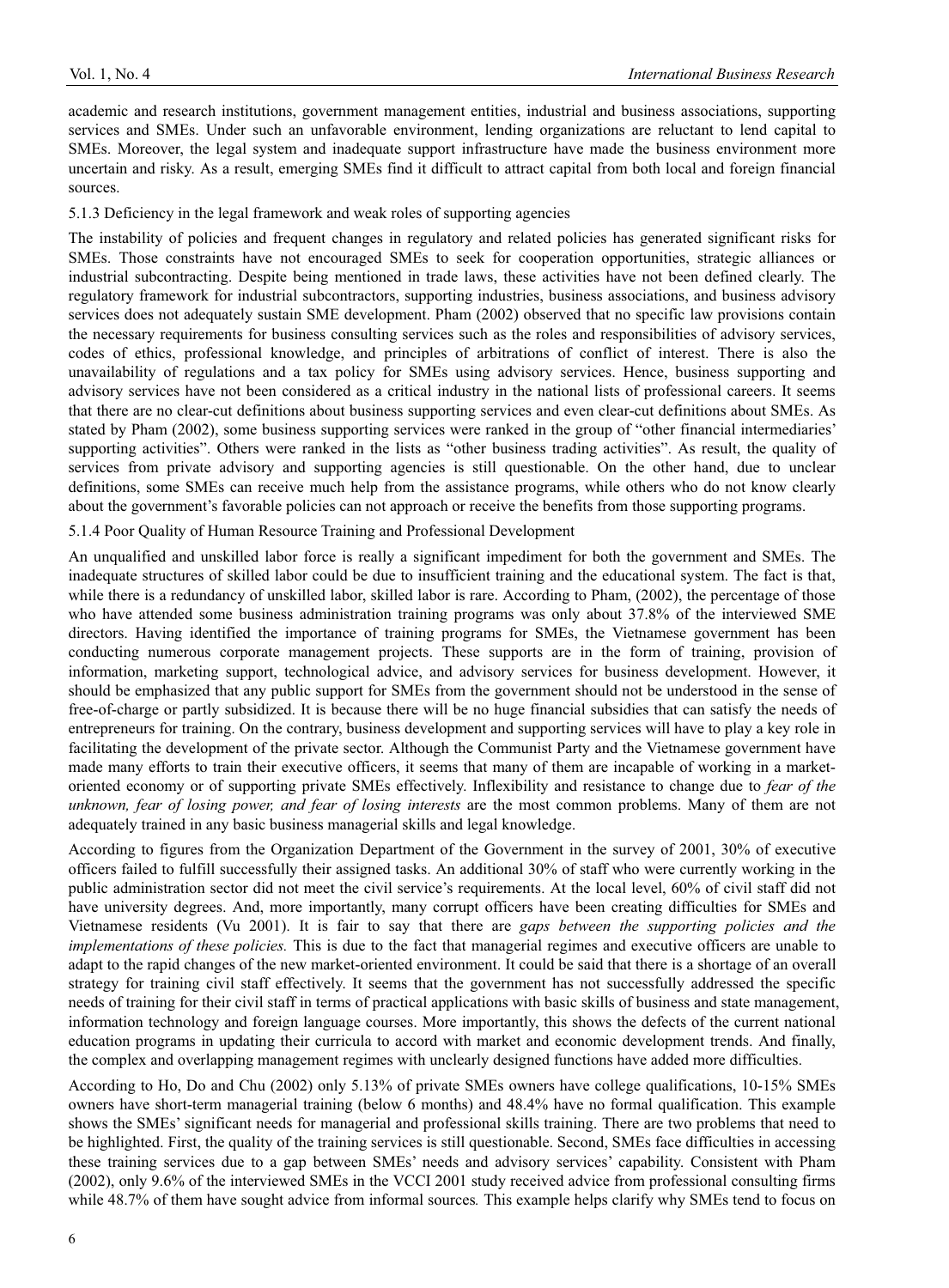informal sources of advice rather than formal advisory services. Regarding the *gap between SMEs' needs and advisory services' capability*, supporting services do not pay attention to SMEs because SMEs may not be able to pay for the services. Unfortunately, business supporting and training services have formed in a disorganized way, and lack an overall developmental strategy and proper operational regimes. As a result, business supporting and training services are operating incoherently without mutual cooperation. Some services and training providers do not focus on quality of the services, which makes SMEs incredulous. Others fail to identify the necessary needs of SMEs.

#### *5.2 Technological Development and Information Services*

5.2.1 The Elimination Of Technological Transfer Barriers And The Encouragement of R&D

According to Le (2006), Vietnamese entrepreneurs' demands for technological innovation were quite low. Vietnamese SMEs' expenses for technological innovation accounted for only 0.2-0.3% of total revenue, in comparison with 5% in Indian SMEs or 10% in Korean SMEs. This figure indicates that SMEs are not proving able to upgrade their technology and equipment to high technological development levels.

5.2.2 Problems of Legal Barriers and Ineffective Policy Regimes for Technological Transfer

It could be said that the current policy for technological development is mostly focused on the management of technological transfer. Unfortunately, technological transfer activities are only occurring among

SOEs. Hence the policy is only on the supporting side of those SOEs and may not be profitable for SMEs. On the other hand, there are inadequacies in regulations and policies about tax, credits, customs, and investment. Furthermore, high commission expenses would be key barriers deterring technological transfer activities, as well as not creating favorable conditions for IT software technology to develop. There are several problems relating to policy regimes and legal barriers such as: there is no adequate competition legislation and anti-monopoly policies that can eliminate the privileges of SOEs and encourage SMEs to innovate in technological development. There are several defective rules and policy inconsistencies in patents and trade marking, technological transfer and research development, and in investment funds for risky business. Those inadequacies have turned out to be significant barriers for SMEs to overcome, as well as broadening the gap between demand and supply of technological development and supporting services. There are no specific technological support policies for SMEs. Although the government has been offering incentives for businesses that are applying modern technology; those incentives are not really suitable to SMEs' abilities. SMEs are poor in resources and can not successfully afford high-tech, while the incentives are for businesses in all sectors who actively conduct research and development activities as well as employing new modern technologies. As a result, there are big gaps between policy implications and policy design. Furthermore, most of the technological transfer activities are cases of horizontal conversion from business to business at the same level, rather than from large firms to smaller firms.

5.2.3 The problems of poor technological development, and poor internal resources

As stated by Le (2006), the results of a recent study conducted in 2003 show that 86% of the respondents complained about the inadequate technological market or the weakness of technological supporting services. The technological market has failed to meet the demands for technological research development and transfer. 32% of the respondents in this study claimed that technological researchers and suppliers did not know who would be their targeted customers for selling their technological research products, while 29% of respondents complained that they did not know where to buy those technological products and technologies. The other 26% revealed that there was no real technological market for SMEs, since only state-owned technological research institutions and state-owned technological supporting services were operating. About 43% of the total respondents in this survey claimed that there were not any or inadequate rules and policies for regulating and defining the methods of technological transfer activities in the technological market. For that reason, supporting technological development activities are underdeveloped for supporting SME growth. On the other hand, those supporting policies seem to pay more attention to SOE technological research and development rather than supporting and facilitating the sustainability and growth of SMEs in the private sector. Although facing an urgent need for technological innovations and improving their competitive advantages, private manufacturing SMEs in Vietnam do not have the capability of adopting new technology due to their inadequate labor force, inadequate capital and managerial skills. Most of SME equipment and production facilities are traditional technologies, manual or semi-automatic controls, and from SOEs and domestic sources which are already out of date by two to three or even four technological generations in comparison with regional countries and even with other larger Vietnamese businesses in the same industry. Backward equipment and facilities are disposed by SOEs and are then adopted by SMEs as their production facilities. There are quite a few private manufacturing SMEs who can actually import high-tech facilities from overseas apart from mature and large private manufacturers. Together with financial and human resource constraints that deter SMEs from further upgrading technological equipment, SMEs also face a numbers of obstacles such as the shortage of technological information, and lack of necessary supporting services and networking linkages for cooperation and resource utilization among SMEs and technological supporting entities. This is consistent with what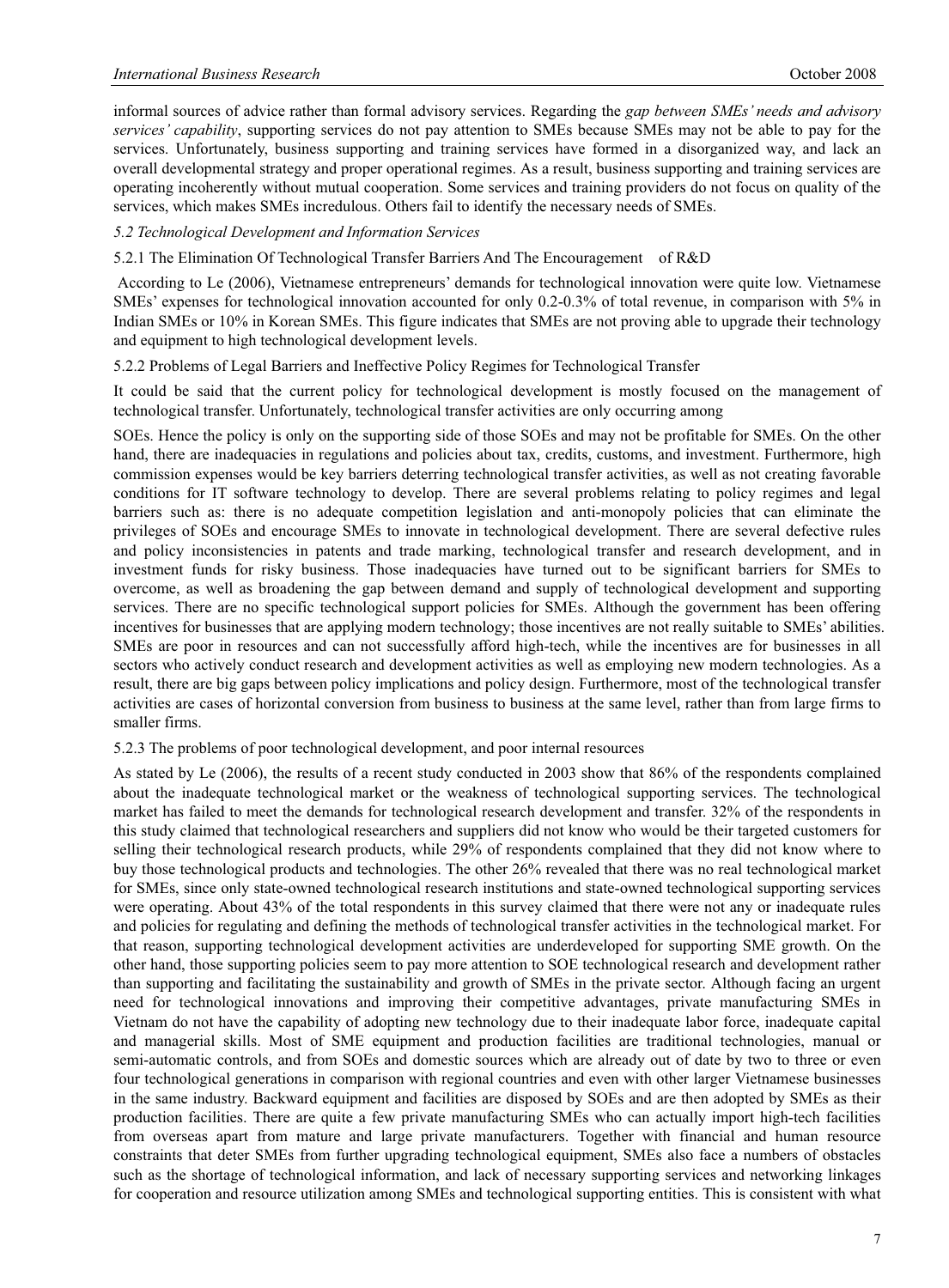we have found in our study about the problem of technological research and development services in Vietnam.

5.2.4 Problem of poor networking, linkages for cooperation and poor technological supporting services for SMEs

Supporting institutions are unable to identify and meet the actual needs of SMEs for technological research and development, and technological transfer activities. It is fair to say that, quite different from corporate management and business supporting services, technological supporting services are mostly provided by state-owned institutions because those organizations have stronger technological advantages and stronger resources for investment in technological innovation. Although many private and semi-private academic and research institutions have been established, they are not capable of helping SMEs. They are also dispersed in different areas. However, the connections, linkages and networking between those supporting institutions with SMEs, SMEs with SMEs and other large firms, and among those supporting institutions do not really exist. Obviously, there is a *significant gap between the supply and demand sides for technological research and developments.* According to Pham (2002), only 4% of FDI firms had approval of technological transfer contracts from the state. An unexpected result was that most of the technological transfer was "under the table". This has led to many instances where SMEs did not choose a suitable technology for production and invested heavily in high-technology equipment or purchased backward equipment that can not help improve their competitive advantage. There is strong evidence to say that an imperfection between the formulation of technological support policy and its implications exists. During the interview process, some respondents did mention the recent introduction of a "technological incubation center". However, this concept has not actually being considered as critical to technological research and development support for SMEs from concerned parties. The reason is that technological incubation centers are not just the place to develop SMEs but also need numerous business support services to integrate and create a strong networking, linkage relationship to satisfy the diversified and increasing demands of SMEs in responding to globalization and economic development trends. On the other hand, the lack of coherent linkages between academic institutions, research institutions, SMEs and other business entities is partly caused by a shortage of the necessary regulatory framework. Business supporting services for market research, marketing, technological information, and business brokerage services are considered by the concerned parties as "usual intermediaries" for coordination. This is the reason why there are no strong linkages among business and institutional entities. Further, where a very high distrustful culture (due to strong social discrimination and the poor image of Vietnamese private SMEs) exists, it is very difficult to build mutual trust and seek cooperation to utilize technological and other resources efficiently.

To conclude, the current gap between the supply and demand sides for technological research and information, training and development, and business support services would be not easy to solve in the short term. The findings suggest that the state's entrepreneurial role is of special importance since it can coordinate existing market factors to provide support policies, infrastructure resources, and support institutions for SME development in Vietnam. This study highlights that inadequate policy regimes and inadequate market factors may become hindering factors instead of being enabling factors for SME growth if the Government and supporting institutions do not play a key role in acting as facilitators for the efficient distribution of resources. The proposed model could be a good example for further examination of the evolving relationship between the State and market factors in similar transitional and developing countries.

#### **Acknowledgements**

Our special thanks to the valuable contribution, Dr Jeffrey Keddie, Department of Management, Monash University made to the preparation of this paper. The earlier version of this refereed paper was accepted (on 3-3-2008) for presentation at the *5th International Conference on Service Systems and Service Management (ICSSSM'08)*, 2008, Melbourne, Australia.

#### **References**

Assaf, G.B. (1998). Enterprise restructuring in central and Eastern Europe (CEE) and the former Soviet Union: The roles of technical assistance. In Cook C, Kirkpatrick C., and Nixson F. (Eds), *Privatization, Enterprise development and Economic reform: Experiences of developing and transitional economies*, USA: Edwards Elgar.

Batra, G., and Mahmood, S. (2003). *Direct support to private firms: Evidence on effectiveness*. World Bank policy research working paper 3170.

Brimble, P., Oldfield, D., and Monsakul, M. (2002). Policies for SME recovery in Thailand. In: Harvie, C., and Lee, B.C. (Eds), *The role of SMEs in National Economies in East Asia*. Singapore: Edward Elgar.

Dallago B., and. McIntyre, R.J. (2003). *Small and Medium enterprises in Transitional economies*, Basingstoke and New York: Houndmills, Palgrave Macmillan, 2003.

Gibb, A., and Lyapunov, S. (1996). Creating small business out of large enterprises", in Levitsky, *,* J. (Eds), *Small business in transition economies: promoting enterprise in central and Eastern Europe and the former Soviet Union.* UK: IT publication, 1996.